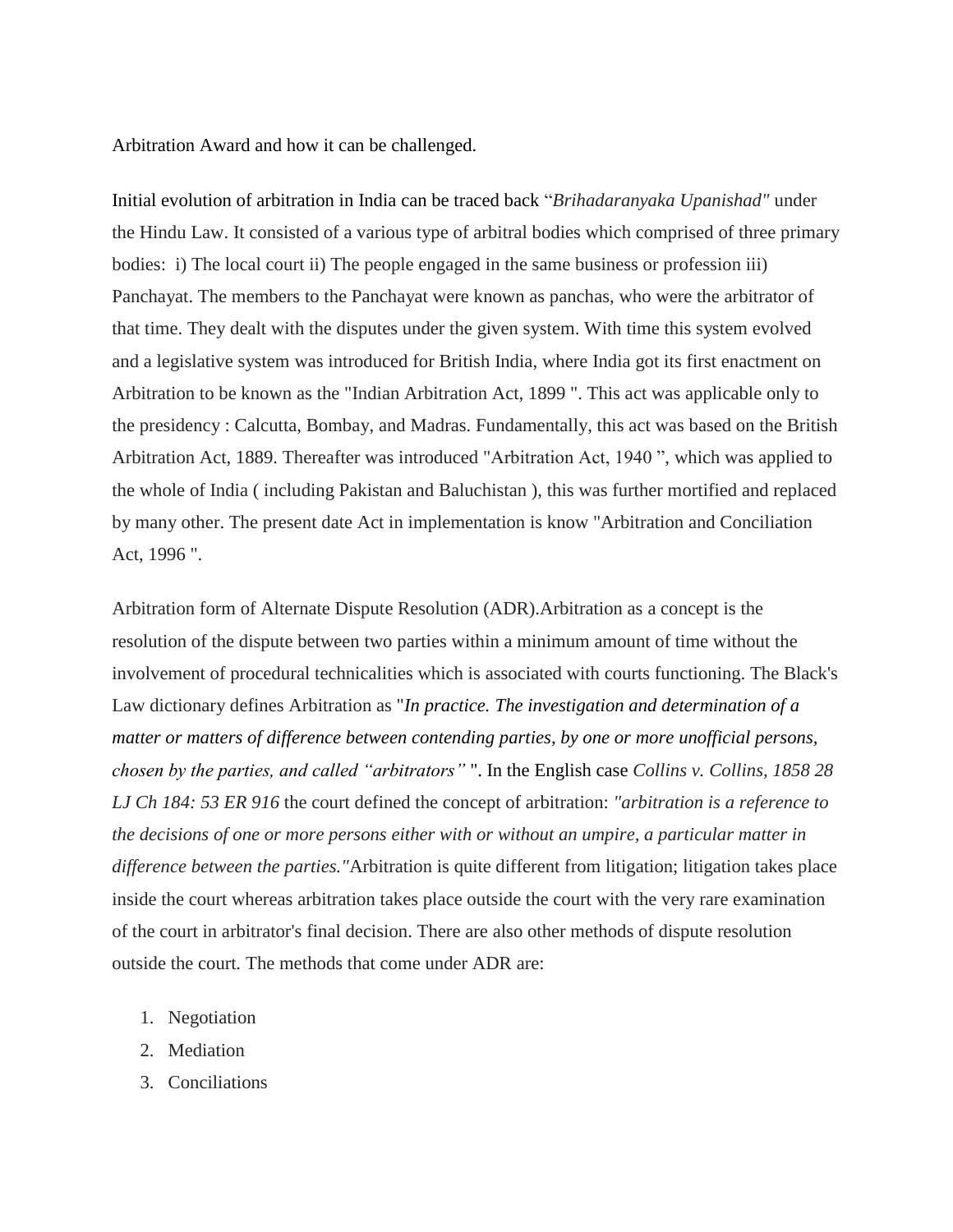## 4. Mini Trial

However, arbitration is considered the most important as India has a high pendency of court cases. There are different clauses in arbitration. The arbitration clause is defined as "*a section of the contract that defines the rights of the parties in the case any dispute arises over the contractual obligation or any other matter related to such contract."* There are tribunals in Arbitrational. [Section 2\(1\) \(d\) of the Arbitration and Conciliation Act,](https://indiankanoon.org/doc/1804257/) defines tribunal as *"a sole arbitrator or a panel of arbitrators."* It also states that "*the parties are free to determine the number of arbitrators."* and if *"*parties *fail to determine the number of arbitrators*, the *arbitration tribunal shall consist of a sole arbitrator."* Arbitrational award is the award granted by the arbitrator in the decision. This can be money that one party has to provide another or can be a non-financial award such as stopping the business practice or other non-financial remedies*.* 

Once the award is presented by arbitrator, parties cannot appeal against the award as to its merits and the court also cannot interfere in its merit, as the Supreme Court has observed *"an arbitrator is a judge appointed by the parties and as such an award passed by him is not to be lightly interfered with*" However, this does not imply that there is no check on the arbitrators conduct. To maintain a check and balance and assure the proper conduct of proceeding the law has provided certain remedies against awards provided.

Under the 1940 Act (repealed) there were 3 remedies available against award- modification, remission and setting aside. These remedies have now been divided into two groups under the 1996 Act.

*Section 34 provides that an arbitral award may be set aside by a court on certain grounds specified therein. Under Section 34 of the Act, a party can challenge the arbitral award on the following grounds-*

- *the parties to the agreement are under some incapacity;*
- *the agreement is void;*
- *the award contains decisions on matters beyond the scope of the arbitration agreement;*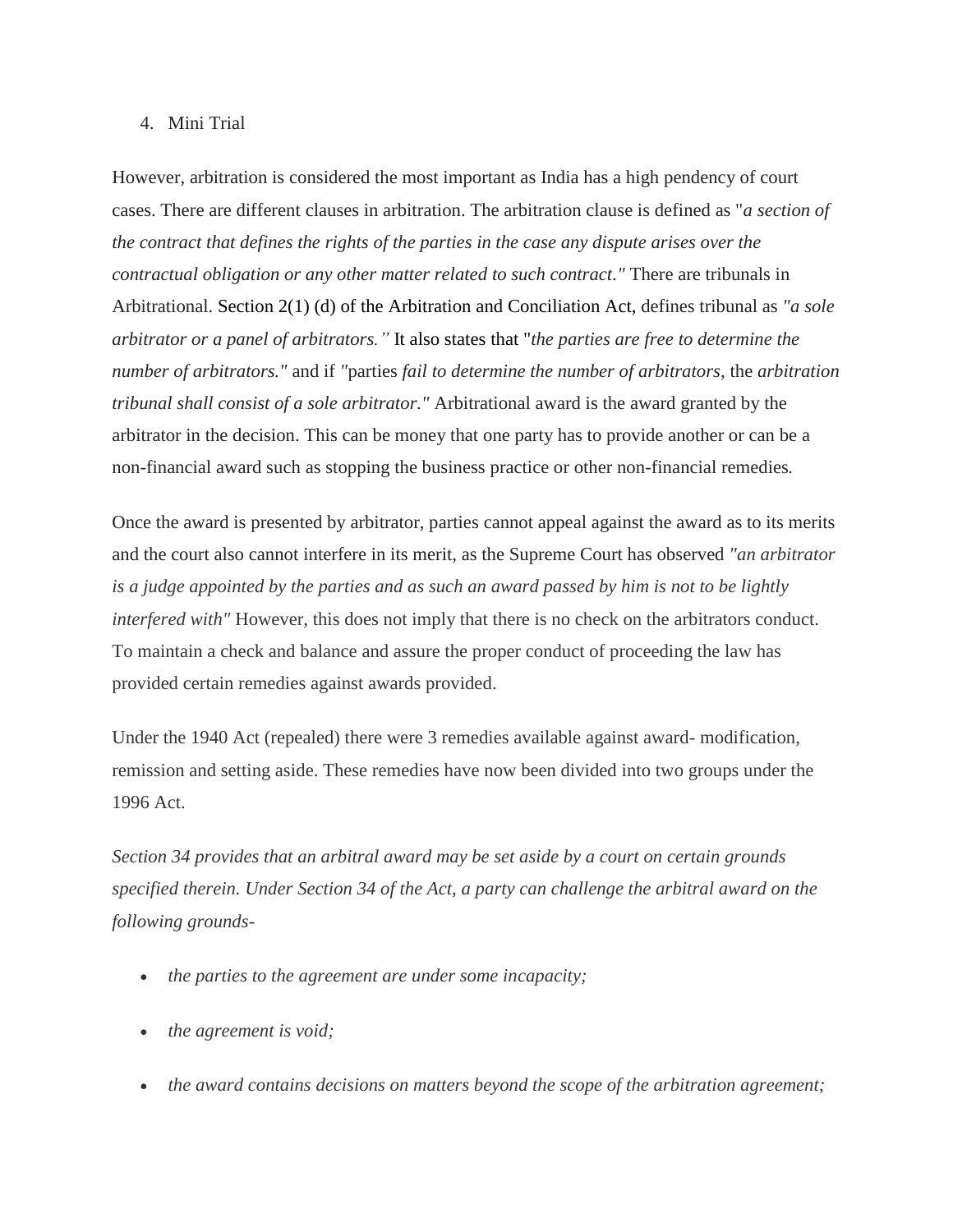- *the composition of the arbitral authority or the arbitral procedure was not in accordance with the arbitration agreement;*
- *the award has been set aside or suspended by a competent authority of the country in which it was made;*
- *the subject matter of dispute cannot be settled by arbitration under Indian law; or*
- *the enforcement of the award would be contrary to Indian public policy.*

*The Amendment Act has added an explanation to Section 34 of the Act. In the explanation, the public policy of India has been clarified to mean only if:*

- *the making of the award was induced or affected by fraud or corruption or was in violation of Section 75 or 81, or*
- *it is in contravention with the fundamental policy of Indian law, or*

*it is in contravention with the most basic notions of the morality or justice.*

*Section 34(2)(b) mentions two more grounds which are left with the Court itself to decide whether to set aside the arbitral award:*

- *1. The dispute is not capable of settlement by arbitral Process*
- *2. The award is in conflict with the public policy of India*

The Amendment Act clarifies that an award will not be set aside by the court merely on an erroneous application of law or by re-appreciation of evidence.<sup>1</sup> A court will not review the merits of the dispute in deciding whether the award is in contravention with the fundamental policy of Indian law.<sup>2</sup> The Amendment Act has also introduced a new section providing that the award may be set aside if the court finds that it is vitiated by patent illegality which appears on the face of the award in case of domestic arbitrations. For ICA seated in India, 'patent illegality'

 $\overline{a}$ 

<sup>1</sup> *Proviso to section 34(2A) of the Act*

<sup>2</sup> *Explanation 2 to section 48 of the Act*